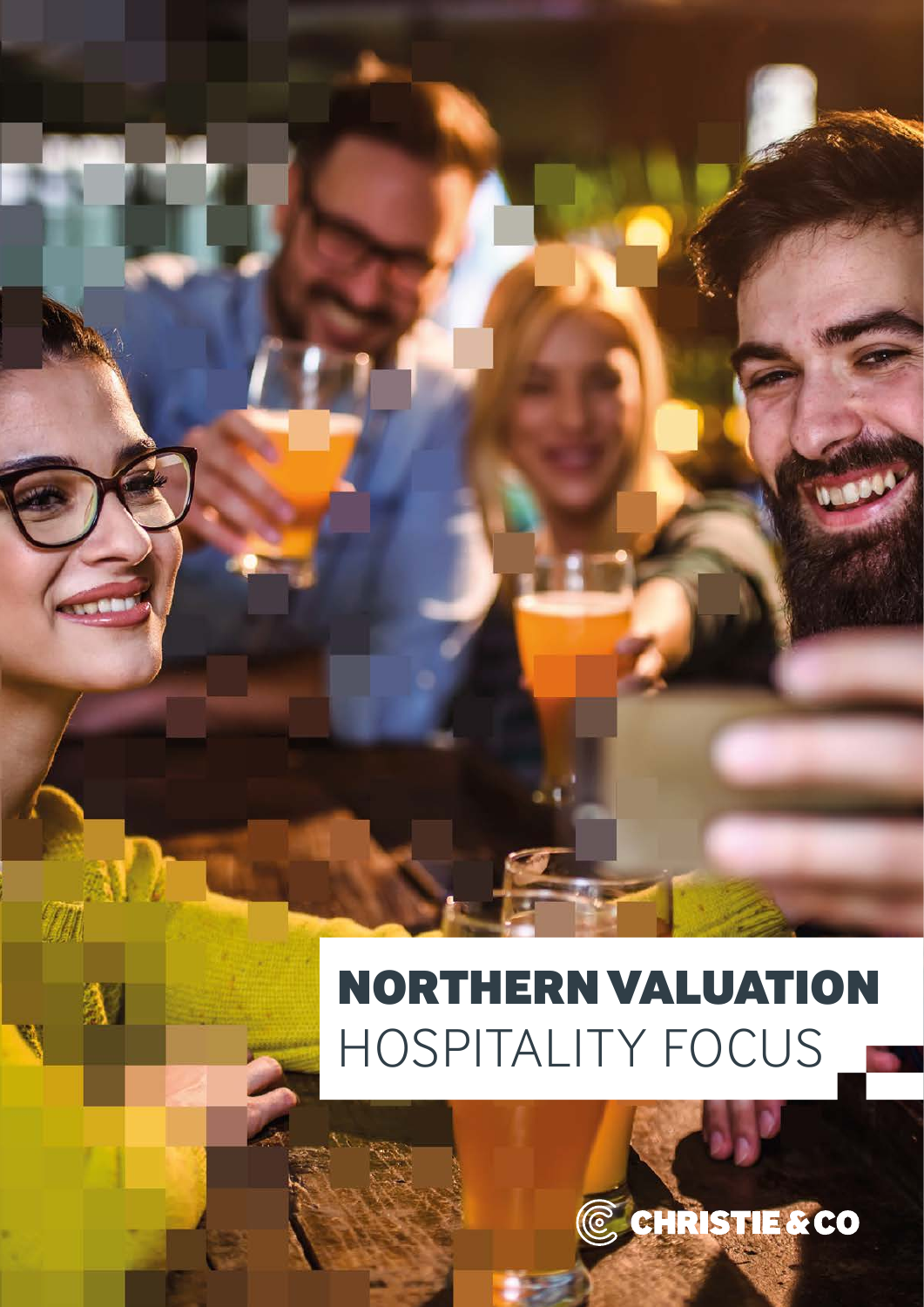# NORTHERN OUTLOOK – PUBS & RESTAUARANTS

While 2017 was a record year for pub and restaurant sales in the North, the current scarcity of quality venues led to a slight downturn in transactional activity during 2018. Given the levels of uncertainty regarding consumer confidence in the sector, many Northern pub and bar operators are looking to 'sweat' their existing successful venues, expanding trade areas, enhancing offerings and introducing letting rooms to boost turnover.

The continued expansion of the prime cities such as Manchester, Leeds and Sheffield, has caused an increasing number of restaurants and bars opening in order to meet growing popularity and a perceived increase in demand. However, with the downturn in consumer spending, customers have become demanding and often look for a more imaginative experience before parting with hard earned cash. Moreover, intelligent social media and technology is becoming increasingly important and fundamental in the sector.

There have been a number of well documented casualties in the last 12 months. Including high-profile businesses such as Manchester's MAD Ltd who were long established forerunners in the renaissance of the Northern Quarter.

Family-owned pub company & brewer Mitchell's of Lancaster and connected company York Brewery Co Limited both entered into administration in December 2018, as did the Leeds based Burning Night Group, who are funded by crowdfunding. A number of reasons are cited including rising costs, business rates increase, high rents and staffing supply.

Happily, there is also some good news to report insofar as the requirement and appetite for quality venues in good locations remain high, and this in turn is reflected in improving prices being achieved as and when high quality assets come to the market. This was evidenced by the Brunning & Price acquisition of the Ribble Valley Inns portfolio, which included four leasehold gastro pubs throughout Lancashire. These were purchased off market in a deal brokered by Christie & Co and increases the company's presence within the area, and assists in building a gateway of continued expansion into the Lake District.

Despite continuing nervousness in the market, exacerbated by Brexit and a small increase in bank rates, there remains cautious optimism amongst quality independent operators and regional multi-operators whom we expect to continue to flourish in 2019.

# NORTHERN OUTLOOK - HOTELS

Deal volumes are up principally due to significant portfolio activity at the start of the year, although there has also been a significant number of high-quality single asset transactions over the last 12 months. We expect to see a slight slowdown over the coming year, as a high proportion of recent acquisitions have been taken by longer term investors. Regarding transactions, there is still competitive demand for trophy assets particularly those with long-standing revenue and sustainable healthy profit margins but there is no doubt that prospective purchasers generally are adopting a far more considered approach to spending.

The city centres are increasingly seeing a new supply of bedroom stock, with the likes of Manchester at circa 18,000 and Leeds at circa 7,159 with 3,168 in the pipeline. The new supply is highly likely to impact upon trading performance affecting both occupancy and room rates. However, hotel occupancy generally across the North has continued to be strong in the main throughout 2018. This is predominantly due to the increase in staycations and an increase in international tourism due to the weakness of the pound. Tourist destination such as the North Wales coast, the Lake District and Northumberland National Park have been particular hot-spots for both staycations and foreign tourists.

Accessibility to the region is also increasing, as Carlisle Lake District Airport has begun scheduled passenger flights from Southend, Belfast and Dublin opening up the National Park to a new customer base. Additionally, the introduction of the HS2 railway line will open up access through Leeds, Manchester and Chester when it is completed, with investors looking to capitalise and develop in these areas ahead of time.

Overseas investors are particularly active as they seek long term income from prominent local hotels. We have seen significant investment from the Singapore based Fragrance Group, who acquired hotels in both Blackpool and Manchester. Expectations of a quality food offering increasing, with buyers now looking carefully at restaurant facilities within hotels as an attractive incentive for investment.

The biggest concerns and considerations for hotel owners across the board are both future staff shortages and increased labour costs together with food cost inflation which will all impact upon profitability. Staff shortages appear to be particularly concerning in areas such as the Lake District, where the cost of living is a correlating issue, with many staff members unable to settle in the locality.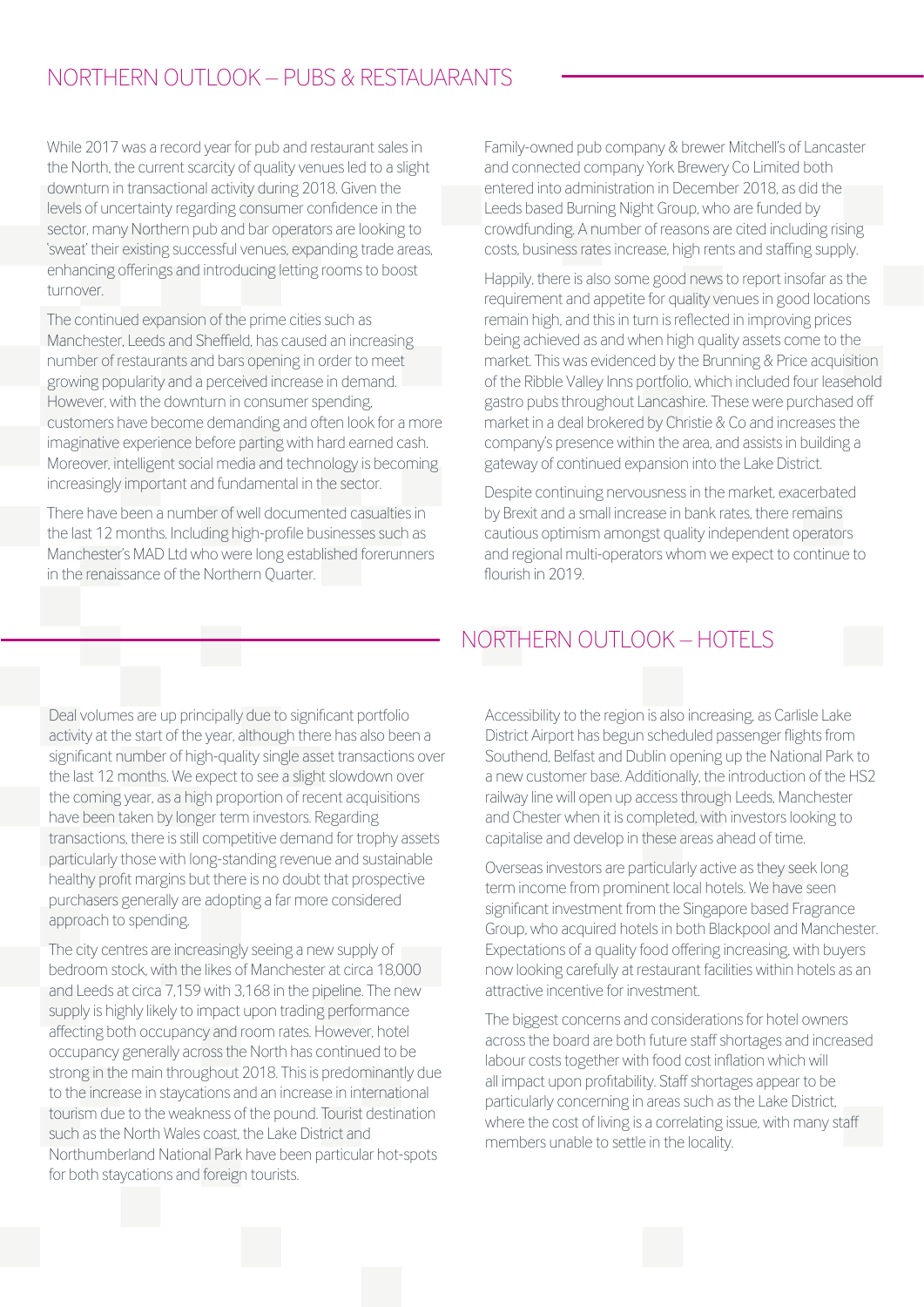# VALUATION CASE STUDIES

Over the last 12 months the Northern Valuation Hospitality team have provided advice on over 300 properties from North Wales up to Northumberland. We have advised on a wide range of asset types, including individual wet-led community public houses, fast-food venues, Michelin Star hotels and quality coaching inn portfolios. Our advice is provided for a variety of purposes, including loan security and accountancy purposes but also for acquisition and disposal advice, including providing advice for companies in distress/administration. Below we highlight a snapshot of our work over the last 12 months.



**Former Poundworld – County Durham Buon Apps – West Yorkshire Pipe & Glass – East Yorkshire** 

Christie & Co provided valuation advice regarding the former Poundworld, which Amber Taverns acquired to convert into a modern community public house.



Established operator redeveloped a former riverside mill in order to create a high specification Italian restaurant. Existing valuation and projected mature valuations were provided for loan security purposes.



Traditional village public house owned and operated by a Michelin Star rated chef. High quality fit out including five guest bedrooms. Valuation for loan security purposes to support customer's expansion plans.



43-bedroom budget hotel leased to Travelodge. Christie & Co provided valuation for the property as an investment.



Four-star hotel with 26 high quality en suite letting rooms and restaurant which has held a Michelin Star for 23 years. We provided valuation advice when the property was transacted in early 2019.



**Dunoon Hotel - Llandudno** 

Well-presented and established hotel with 48 guest bedrooms, located in a popular tourist destination. We provided valuation advice for loan security purposes to support expansion and development into the adjoining vacant hotel.



**Mitchell's of Lancaster Portfolio The Ashdale Portfolio** 

Christie & Co provided valuation advice on the Mitchell's of Lancaster portfolio which includes a mixture of tenanted and managed public houses across the North West.



Portfolio of three assets across the North East & Midlands, including the four-star Hazelwood Castle. We valued in 2018 for loan security purposes.



**Blackpool Royal Hotels** 

A portfolio of four hotels in prime Blackpool locations with a combined 327 bedrooms. The hotels operated on a discounted package basis.